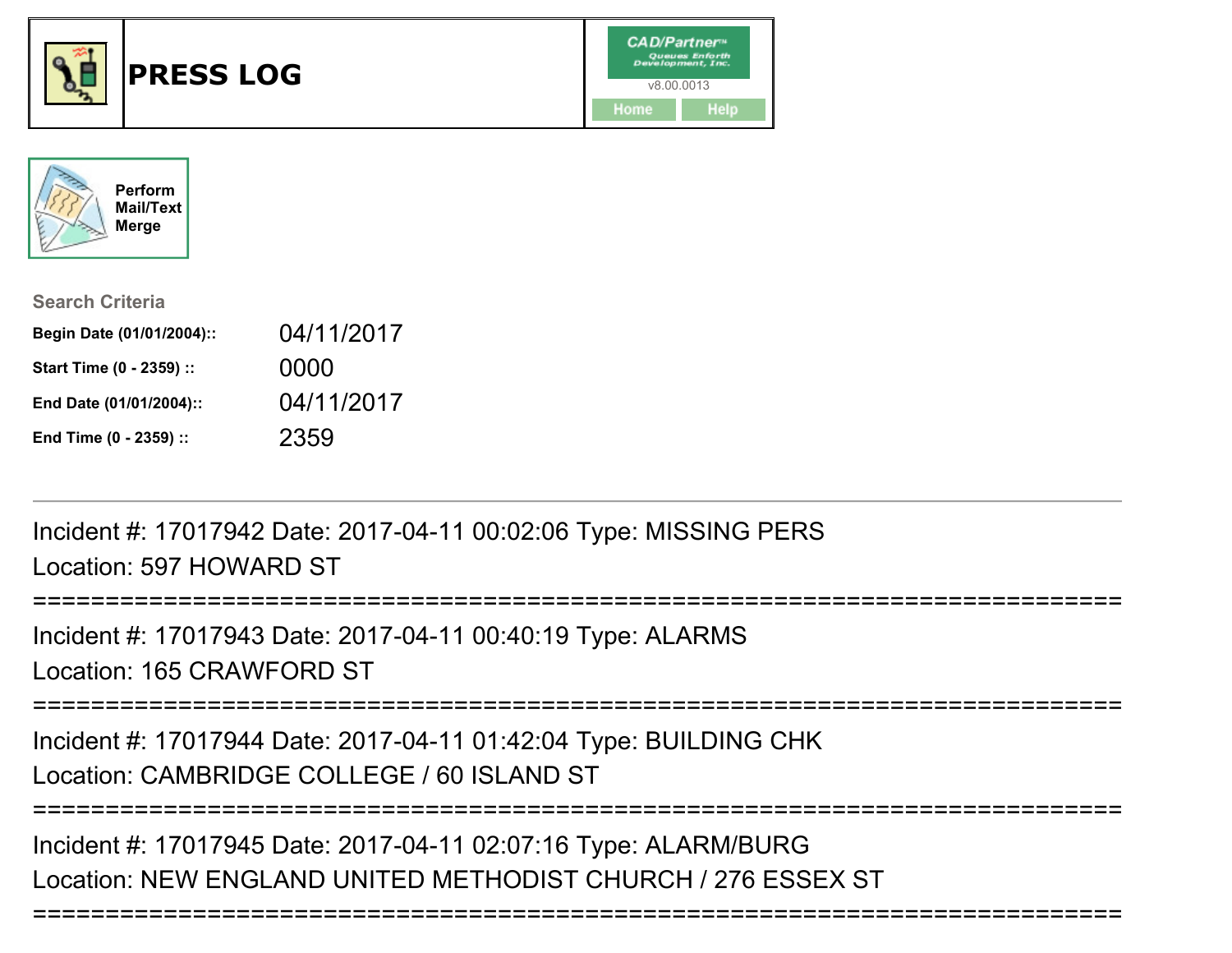Incident #: 17017946 Date: 2017-04-11 02:11:58 Type: M/V STOPLocation: HAMPSHIRE ST & LOWELL ST

===========================================================================

Incident #: 17017947 Date: 2017-04-11 02:24:17 Type: BUILDING CHKLocation: ALDER ST & POPLAR ST

===========================================================================

Incident #: 17017948 Date: 2017-04-11 03:09:17 Type: SUS PERS/MVLocation: NECC / 45 FRANKLIN ST

===========================================================================

Incident #: 17017949 Date: 2017-04-11 03:35:38 Type: M/V STOP

Location: ESSEX ST & JACKSON ST

===========================================================================

Incident #: 17017950 Date: 2017-04-11 05:08:39 Type: AUTO ACC/NO PI

Location: SUMMER ST & UNION ST

===========================================================================

Incident #: 17017951 Date: 2017-04-11 05:23:08 Type: TOW/REPOSSEDLocation: 124 S BROADWAY

===========================================================================

Incident #: 17017952 Date: 2017-04-11 06:07:45 Type: MAN DOWNLocation: 41 MORTON ST

===========================================================================

Incident #: 17017953 Date: 2017-04-11 06:40:20 Type: B&E/ATTEMPYLocation: HERITAGE PLACE / 439 S UNION ST #4

**===================** 

Incident #: 17017954 Date: 2017-04-11 06:49:08 Type: M/V STOPLocation: HAMPSHIRF ST & LOWELL ST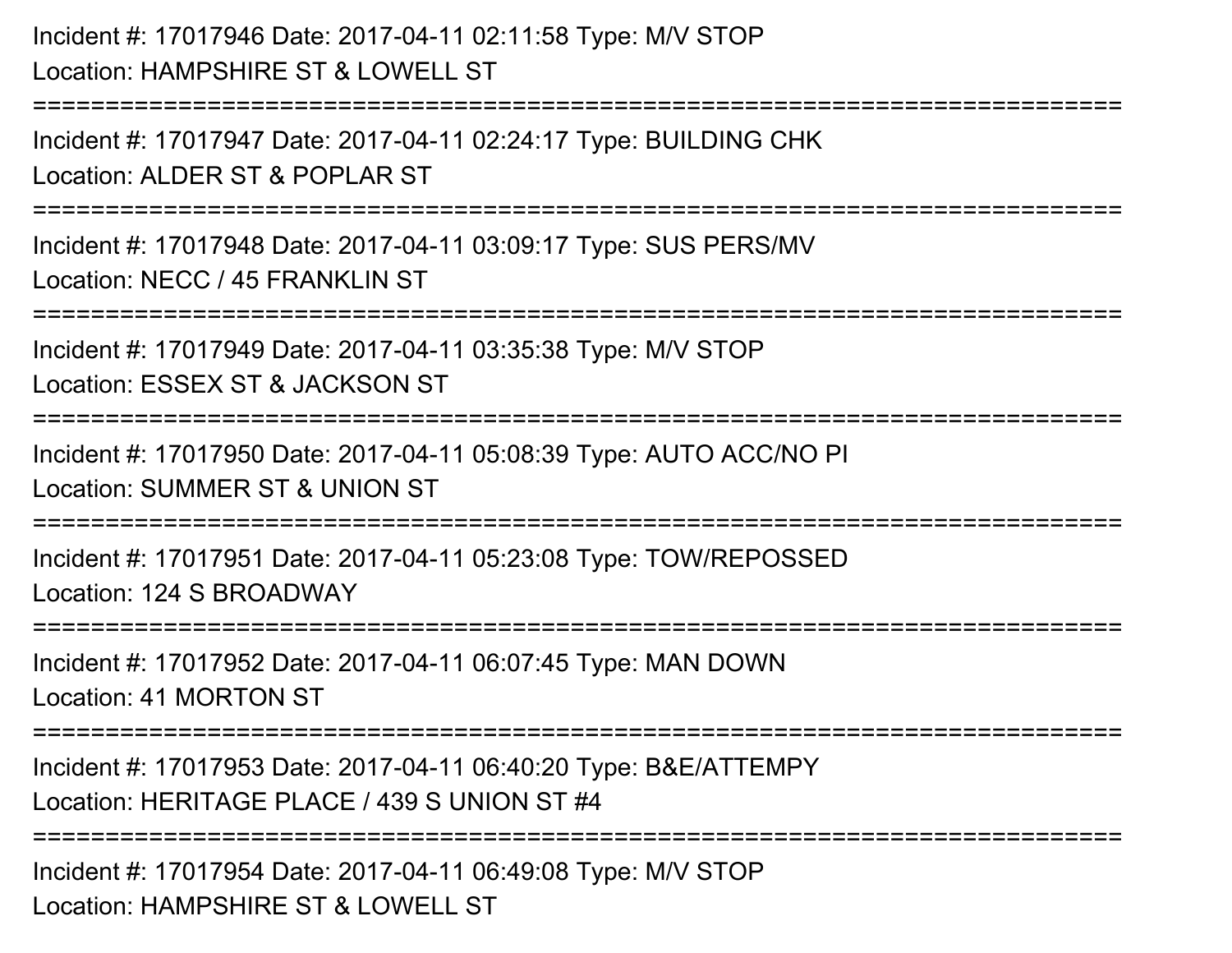Location: HAVERHILL ST & JACKSON ST

===========================================================================Incident #: 17017956 Date: 2017-04-11 07:01:50 Type: M/V STOPLocation: 300 HAVERHILL ST ===========================================================================Incident #: 17017957 Date: 2017-04-11 07:04:54 Type: M/V STOPLocation: FALLS BRIDGE===========================================================================Incident #: 17017958 Date: 2017-04-11 07:08:16 Type: PARK & WALKLocation: BROADWAY===========================================================================Incident #: 17017959 Date: 2017-04-11 07:15:53 Type: M/V STOPLocation: DURSO AV & WINTHROP AV===========================================================================Incident #: 17017960 Date: 2017-04-11 07:16:51 Type: M/V STOPLocation: 105 THORNTON ST===========================================================================Incident #: 17017961 Date: 2017-04-11 07:18:03 Type: MV/BLOCKINGLocation: FLORAL ST & PEARL ST===========================================================================Incident #: 17017963 Date: 2017-04-11 07:27:39 Type: HIT & RUN M/VLocation: HAFFNER'S GAS STATION / 69 PARKER ST===========================================================================Incident #: 17017962 Date: 2017-04-11 07:27:41 Type: M/V STOP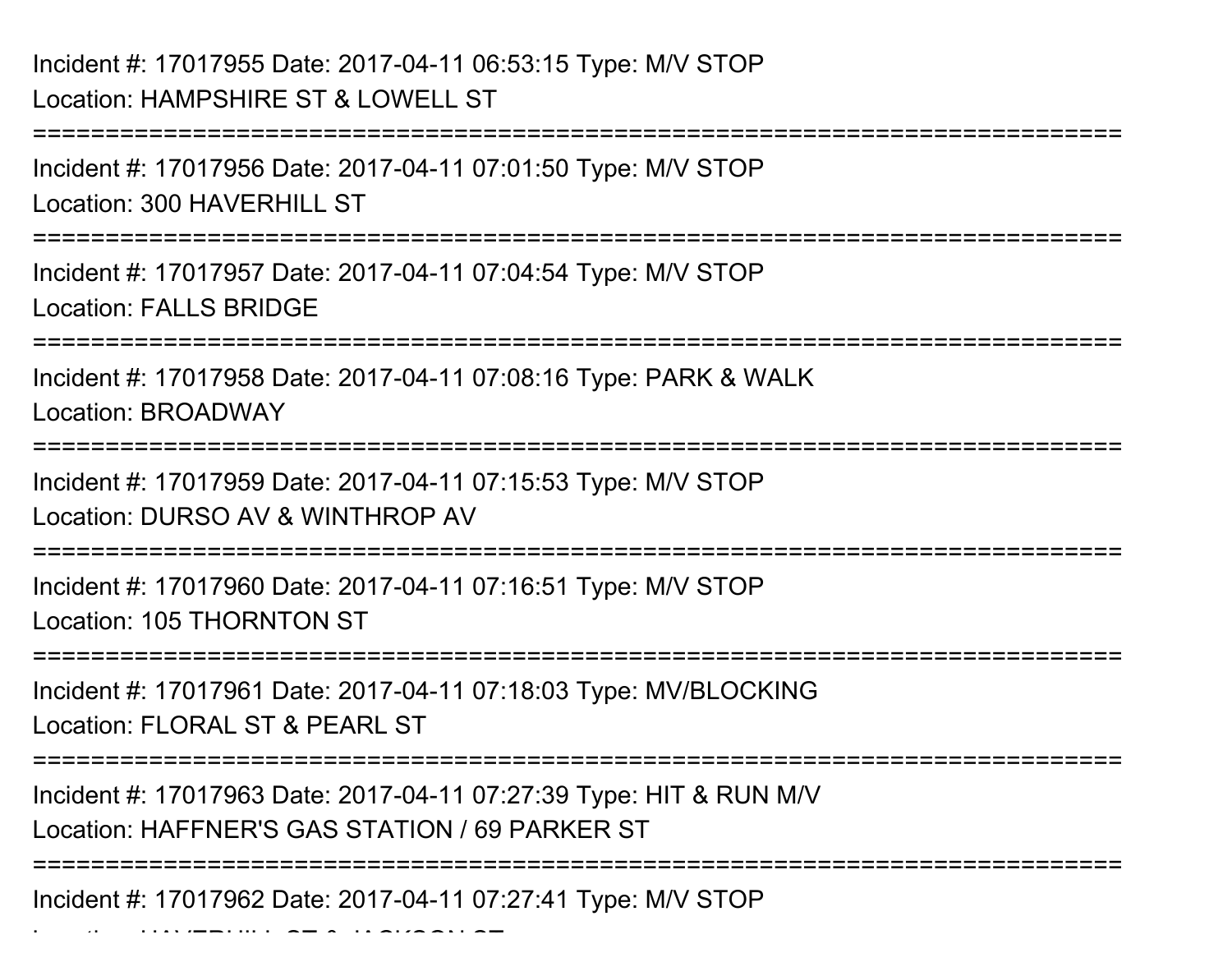Incident #: 17017964 Date: 2017-04-11 07:39:00 Type: M/V STOPLocation: AMES ST & HAVERHILL ST

===========================================================================

===========================================================================

Incident #: 17017965 Date: 2017-04-11 07:46:53 Type: AUTO ACC/NO PILocation: FROST SCHOOL / 33 HAMI FT ST

===========================================================================

Incident #: 17017966 Date: 2017-04-11 08:02:43 Type: ALARMSLocation: JOHN HERNANDEZ RESD. / 69 BIGELOW ST

**======================** 

Incident #: 17017967 Date: 2017-04-11 08:21:24 Type: LARCENY/PASTLocation: MUNROE, ROBIN / 99 WINTHROP AVE

===========================================================================

Incident #: 17017968 Date: 2017-04-11 08:39:11 Type: GENERAL SERVLocation: 55 MARSTON ST

===========================================================================

Incident #: 17017969 Date: 2017-04-11 09:00:39 Type: ALARM/BURGLocation: SIEMPRES BELLA / 620 ESSEX ST

===========================================================================

Incident #: 17017970 Date: 2017-04-11 09:21:04 Type: THREATSLocation: 304 AMES ST #2

================

Incident #: 17017971 Date: 2017-04-11 09:30:59 Type: KEEP PEACELocation: 172 WEST ST

===========================================================================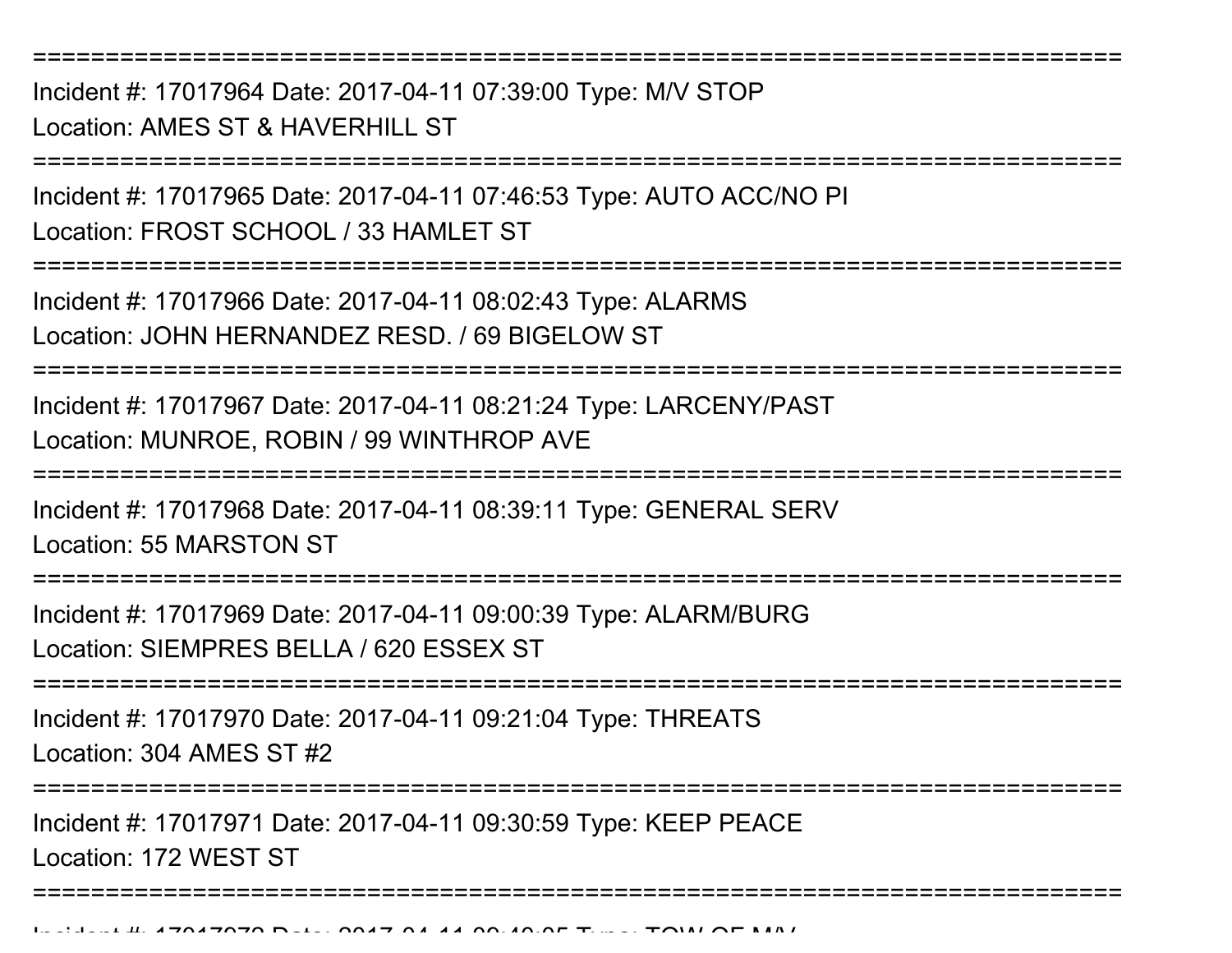Location: WHITMAN ST & WYMAN ST

===========================================================================

Incident #: 17017973 Date: 2017-04-11 09:41:09 Type: AUTO ACC/NO PILocation: MEDFORD ST & OXFORD ST

===========================================================================

Incident #: 17017974 Date: 2017-04-11 09:46:05 Type: 911 HANG UPLocation: 172 LAWRENCE ST

===========================================================================

Incident #: 17017975 Date: 2017-04-11 09:51:46 Type: GENERAL SERVLocation: 85 ANDOVER ST

===========================================================================

Incident #: 17017976 Date: 2017-04-11 09:53:31 Type: CK WELL BEINGLocation: 40 KATHERINE ST FL 2

===========================================================================

Incident #: 17017977 Date: 2017-04-11 10:05:47 Type: MEDIC SUPPORTLocation: 101 AMESBURY ST

=======================

Incident #: 17017978 Date: 2017-04-11 10:13:20 Type: SELECTIVE ENF

Location: S UNION ST & SALEM ST

===========================================================================

Incident #: 17017979 Date: 2017-04-11 10:17:57 Type: M/V STOP

Location: 110 SALEM ST

===========================================================================

===========================================================================

Incident #: 17017980 Date: 2017-04-11 10:23:31 Type: M/V STOPLocation: 100 SALEM ST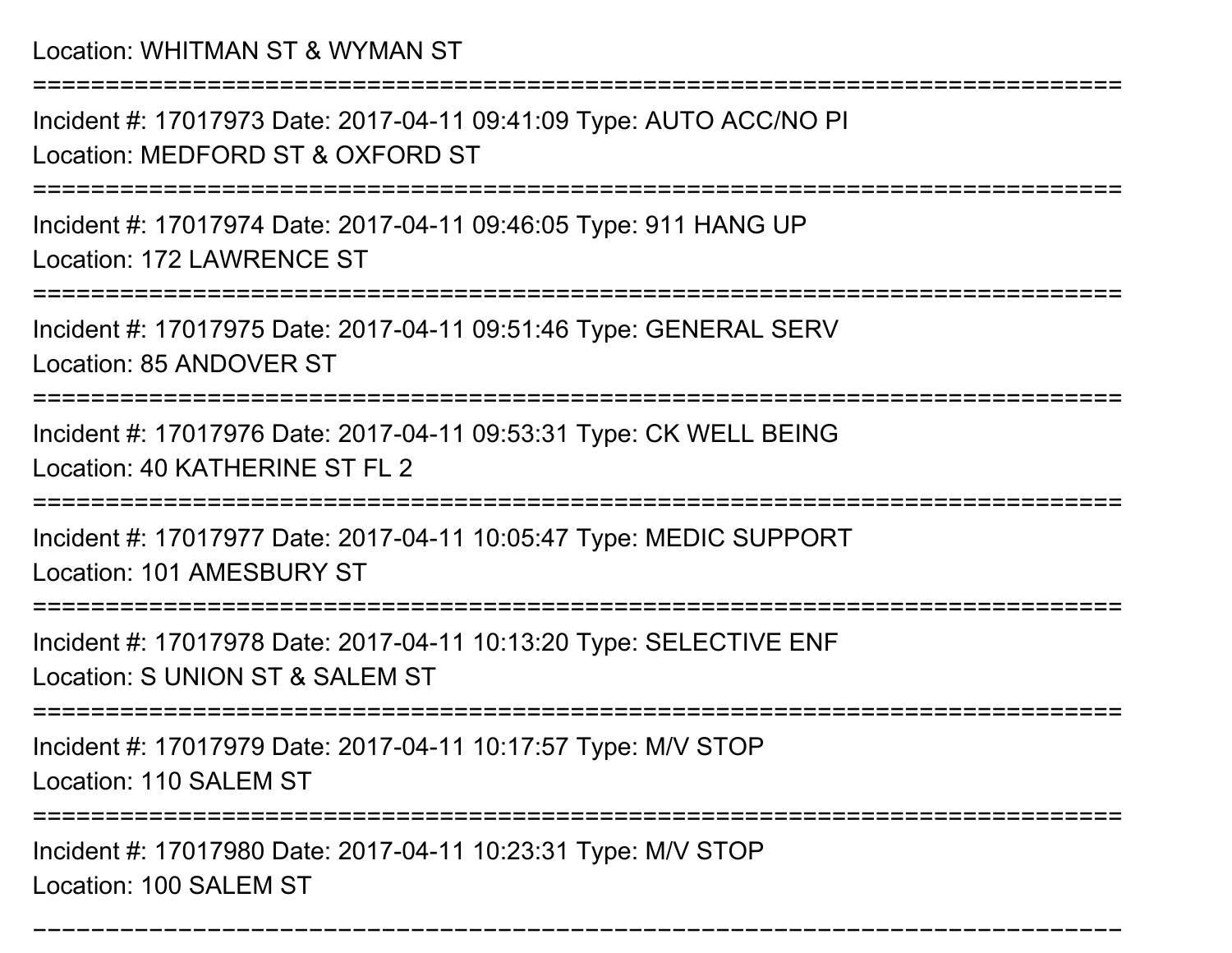```
Incident #: 17017981 Date: 2017-04-11 10:24:33 Type: M/V STOPLocation: BROADWAY & HAVERHILL ST===========================================================================Incident #: 17017982 Date: 2017-04-11 10:32:15 Type: KEEP PEACELocation: 494 HAVERHILL ST
===========================================================================Incident #: 17017983 Date: 2017-04-11 10:40:45 Type: M/V STOPLocation: SOUTH UNION & SPRINGFIELD===========================================================================Incident #: 17017984 Date: 2017-04-11 10:42:28 Type: ANIMAL COMPLLocation: HEAVENLY DONUTS / 262 ESSEX ST===========================================================================Incident #: 17017985 Date: 2017-04-11 10:46:16 Type: M/V STOPLocation: 52X265 BROADWAY===========================================================================Incident #: 17017986 Date: 2017-04-11 10:47:43 Type: M/V STOPLocation: S UNION ST & SPRINGFIFLD ST
===========================================================================Incident #: 17017987 Date: 2017-04-11 10:49:05 Type: AUTO ACC/NO PILocation: CENTRE ST & HAMPSHIRE ST===========================================================================Incident #: 17017988 Date: 2017-04-11 10:55:28 Type: M/V STOPLocation: S UNION ST & SALEM ST
===========================================================================Incident #: 17017989 Date: 2017-04-11 10:58:54 Type: M/V STOP
```
Location: 111 FOSTER ST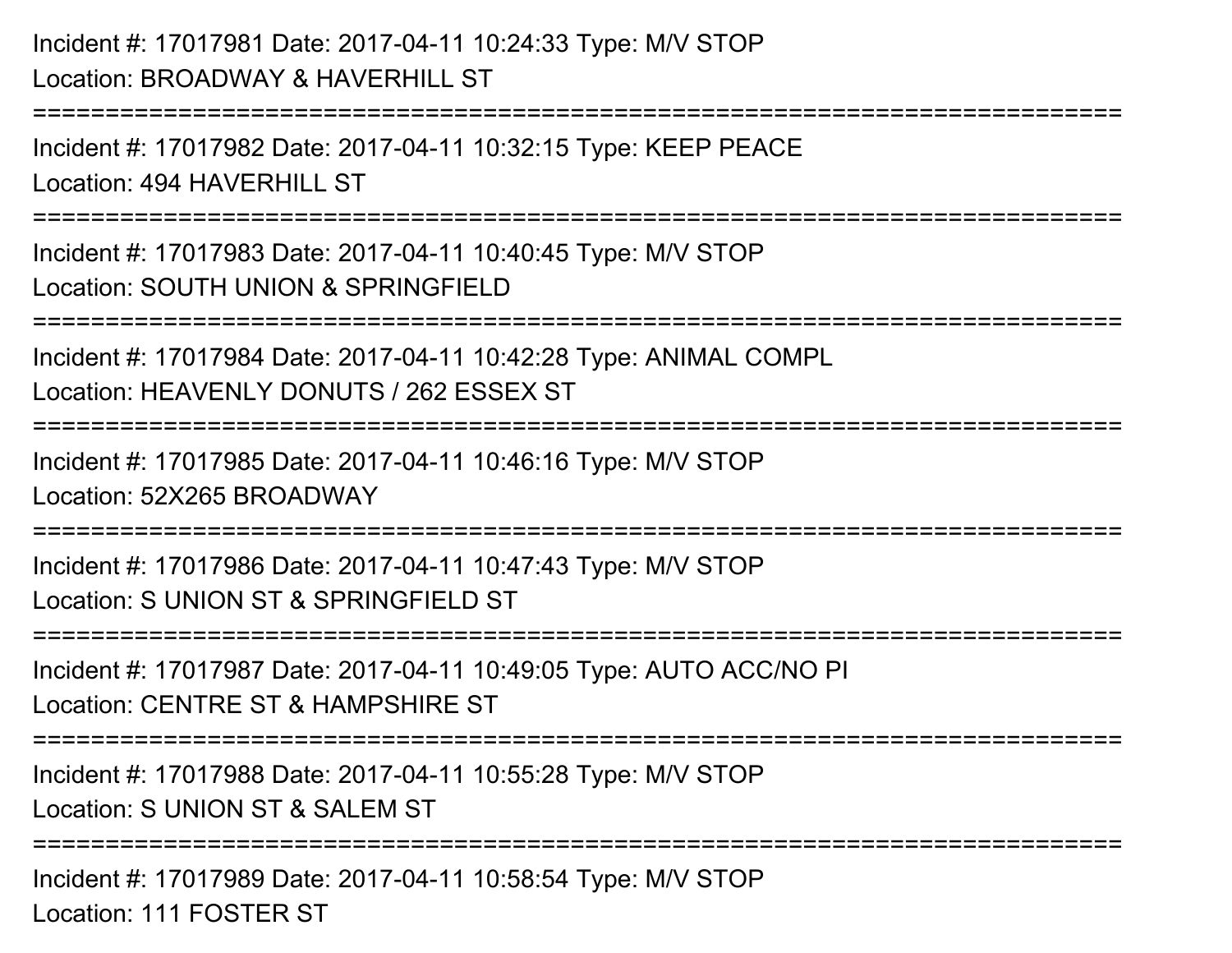Incident #: 17017990 Date: 2017-04-11 11:13:24 Type: M/V STOPLocation: GRAFTON ST & WINTHROP AV

===========================================================================

===========================================================================

Incident #: 17017991 Date: 2017-04-11 11:20:20 Type: M/V STOPLocation: ESSEX ST & LAWRENCE ST

===========================================================================

Incident #: 17017992 Date: 2017-04-11 11:21:53 Type: TRESPASSINGLocation: 550 BROADWAY

===========================================================================

Incident #: 17017994 Date: 2017-04-11 11:24:01 Type: NOTIFICATIONLocation: 112 FARNHAM ST

===========================================================================

Incident #: 17017993 Date: 2017-04-11 11:28:40 Type: M/V STOP

Location: HAMPSHIRF ST & LOWELL ST

===========================================================================

Incident #: 17017995 Date: 2017-04-11 11:35:50 Type: COURT DOC SERVELocation: 439 S UNION ST

===========================================================================

Incident #: 17017996 Date: 2017-04-11 11:39:59 Type: NOTIFICATIONLocation: 2 EAST ST FL 3

===========================================================================

Incident #: 17017997 Date: 2017-04-11 11:45:09 Type: ANIMAL COMPLLocation: 8 MELROSE ST

===========================================================================

Incident #: 17017998 Date: 2017-04-11 11:50:15 Type: CK WELL BEING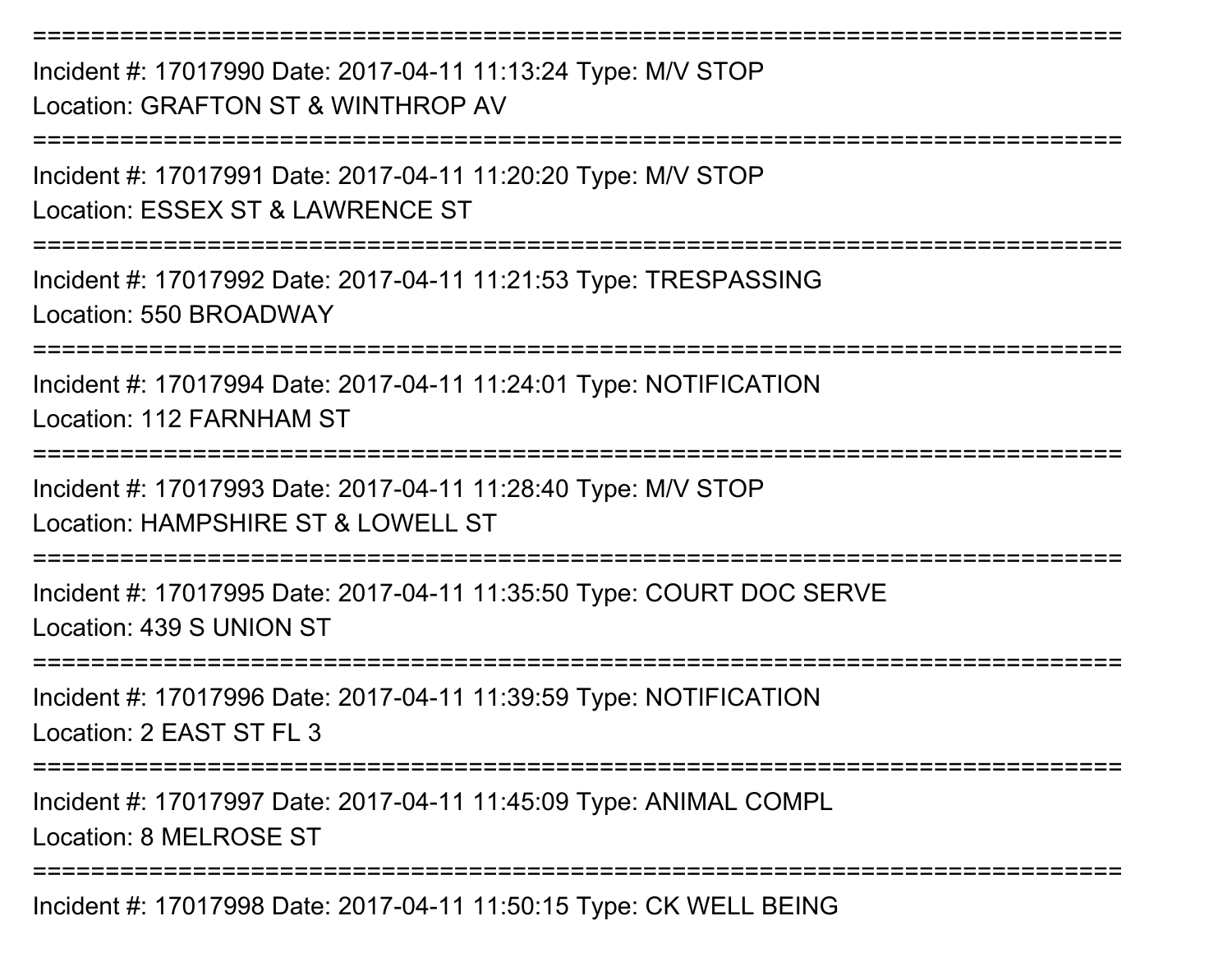===========================================================================

Incident #: 17017999 Date: 2017-04-11 11:56:42 Type: DISTURBANCELocation: 2 APPLETON ST

===========================================================================

Incident #: 17018000 Date: 2017-04-11 11:57:59 Type: DISTURBANCELocation: 415 HAVERHILL ST

===========================================================================

Incident #: 17018001 Date: 2017-04-11 11:59:34 Type: SUS PERS/MVLocation: EVERETT ST & ROWE ST

===========================================================================

Incident #: 17018002 Date: 2017-04-11 12:17:28 Type: DISTURBANCELocation: 645 BROADWAY

===========================================================================

Incident #: 17018003 Date: 2017-04-11 12:33:53 Type: LOST PROPERTY

Location: 8 LEA ST

===========================================================================

Incident #: 17018004 Date: 2017-04-11 12:49:24 Type: M/V STOP

Location: CANAL ST & UNION ST

Incident #: 1701807 Date: 2017

===========================================================================

Incident #: 17018005 Date: 2017-04-11 13:08:53 Type: DISABLED MV

Location: HAVERHILL ST & UNION ST

===========================================================================

Incident #: 17018006 Date: 2017-04-11 13:11:48 Type: GENERAL SERVLocation: 91 GLENN ST

===========================================================================

<sup>04</sup> 11 13:29:55 Type: WARRANT SERVE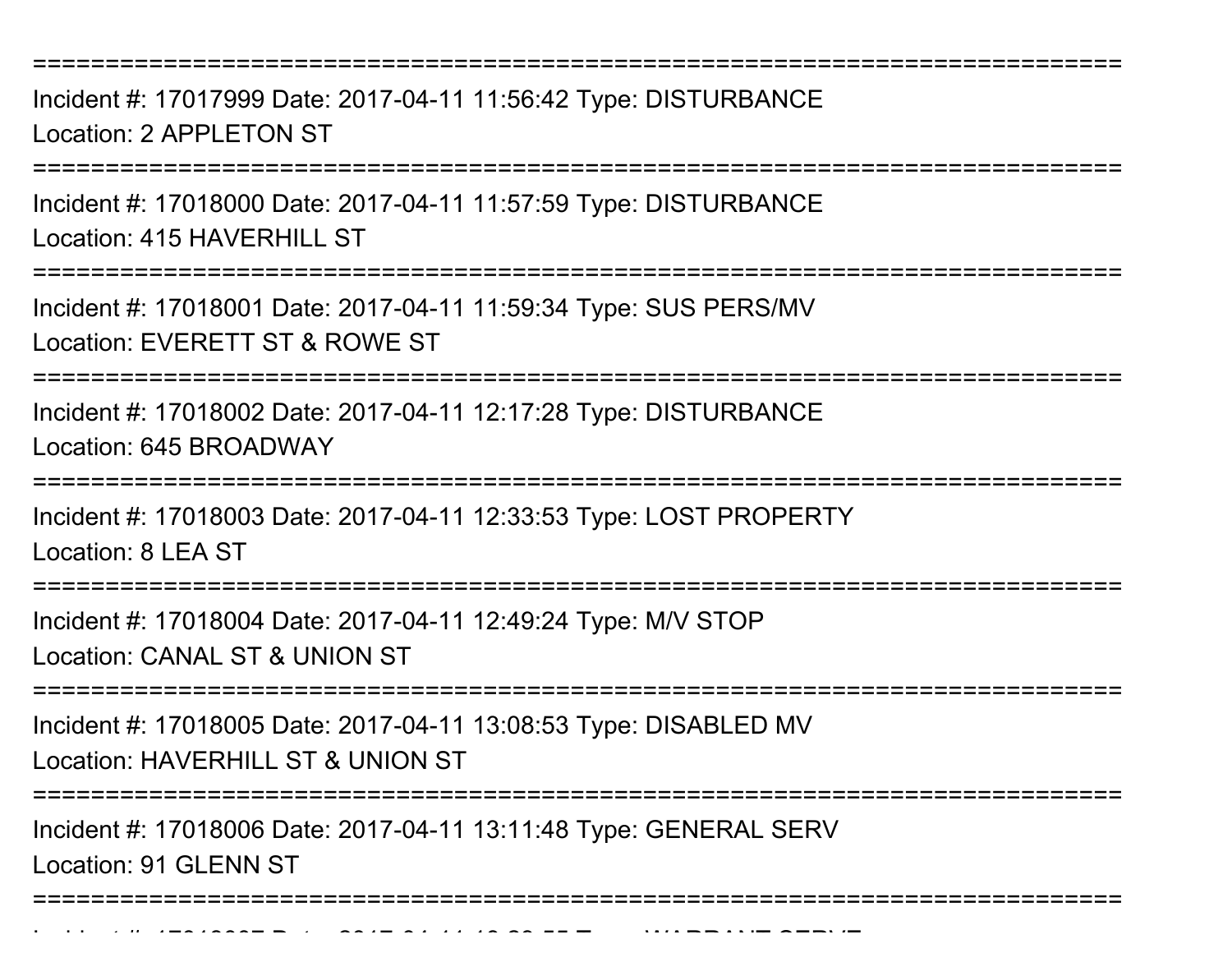## Location: 77 SOUTH UNION ST

===========================================================================Incident #: 17018008 Date: 2017-04-11 13:30:20 Type: DOMESTIC/PASTLocation: 169 WILLOW ST FL 2 ===========================================================================Incident #: 17018009 Date: 2017-04-11 13:34:08 Type: SUS PERS/MVLocation: 90 HOWARD ST===========================================================================Incident #: 17018010 Date: 2017-04-11 13:52:00 Type: DISTURBANCELocation: 351 BROADWAY===========================================================================Incident #: 17018011 Date: 2017-04-11 14:01:23 Type: ALARM/BURGLocation: 380 LOWELL ST===========================================================================Incident #: 17018012 Date: 2017-04-11 14:02:58 Type: MAN DOWNLocation: HAVERHILL ST & LAWRENCE ST===========================================================================Incident #: 17018013 Date: 2017-04-11 14:06:32 Type: ALARM/BURGLocation: 337 WATER ST===========================================================================Incident #: 17018014 Date: 2017-04-11 14:09:16 Type: TOW OF M/VLocation: 207 HAVERHILL ST ===========================================================================

Incident #: 17018015 Date: 2017-04-11 14:17:40 Type: M/V STOPLocation: ESSEX ST & LAWRENCE ST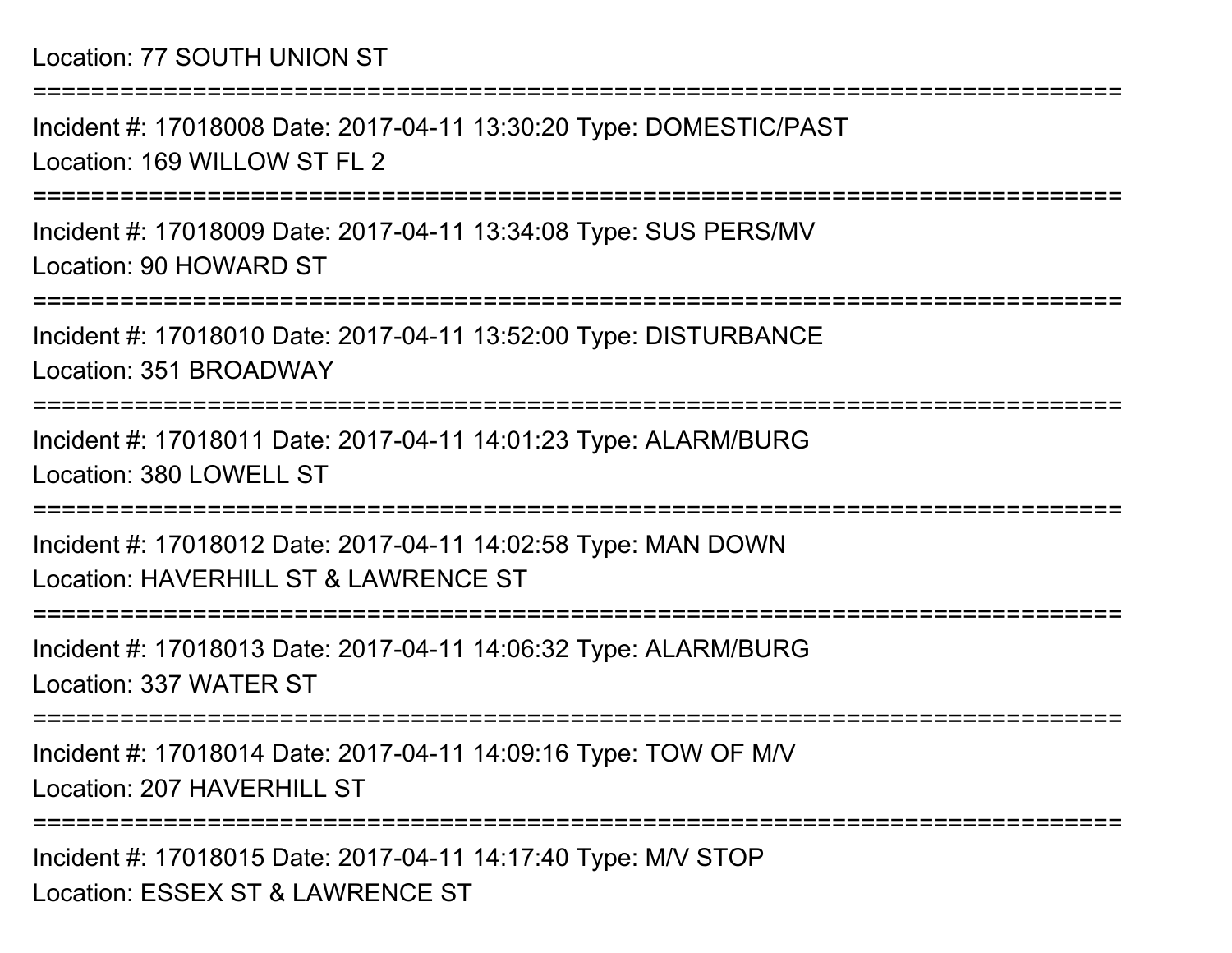Incident #: 17018016 Date: 2017-04-11 14:18:36 Type: HIT & RUN M/VLocation: OAK ST & SHORT ST

===========================================================================Incident #: 17018017 Date: 2017-04-11 14:27:36 Type: COURT DOC SERVELocation: 2 APPL FTON ST ===========================================================================Incident #: 17018018 Date: 2017-04-11 14:39:44 Type: M/V STOPLocation: GRAFTON ST & WINTHROP AV ===========================================================================Incident #: 17018019 Date: 2017-04-11 14:40:02 Type: MEDIC SUPPORTLocation: 5 RICHMOND CT===========================================================================Incident #: 17018020 Date: 2017-04-11 14:40:51 Type: THREATSLocation: FROST SCHOOL / 33 HAMLET ST===========================================================================Incident #: 17018021 Date: 2017-04-11 14:53:34 Type: MEDIC SUPPORTLocation: 44 E LAUREL ST===========================================================================Incident #: 17018022 Date: 2017-04-11 15:14:15 Type: M/V STOPLocation: 137 BERKLEY ST**================** Incident #: 17018023 Date: 2017-04-11 15:21:29 Type: MEDIC SUPPORTLocation: 100 AMESBURY ST===========================================================================Incident #: 17018024 Date: 2017-04-11 15:29:18 Type: M/V STOP

Location: BEBIZI EV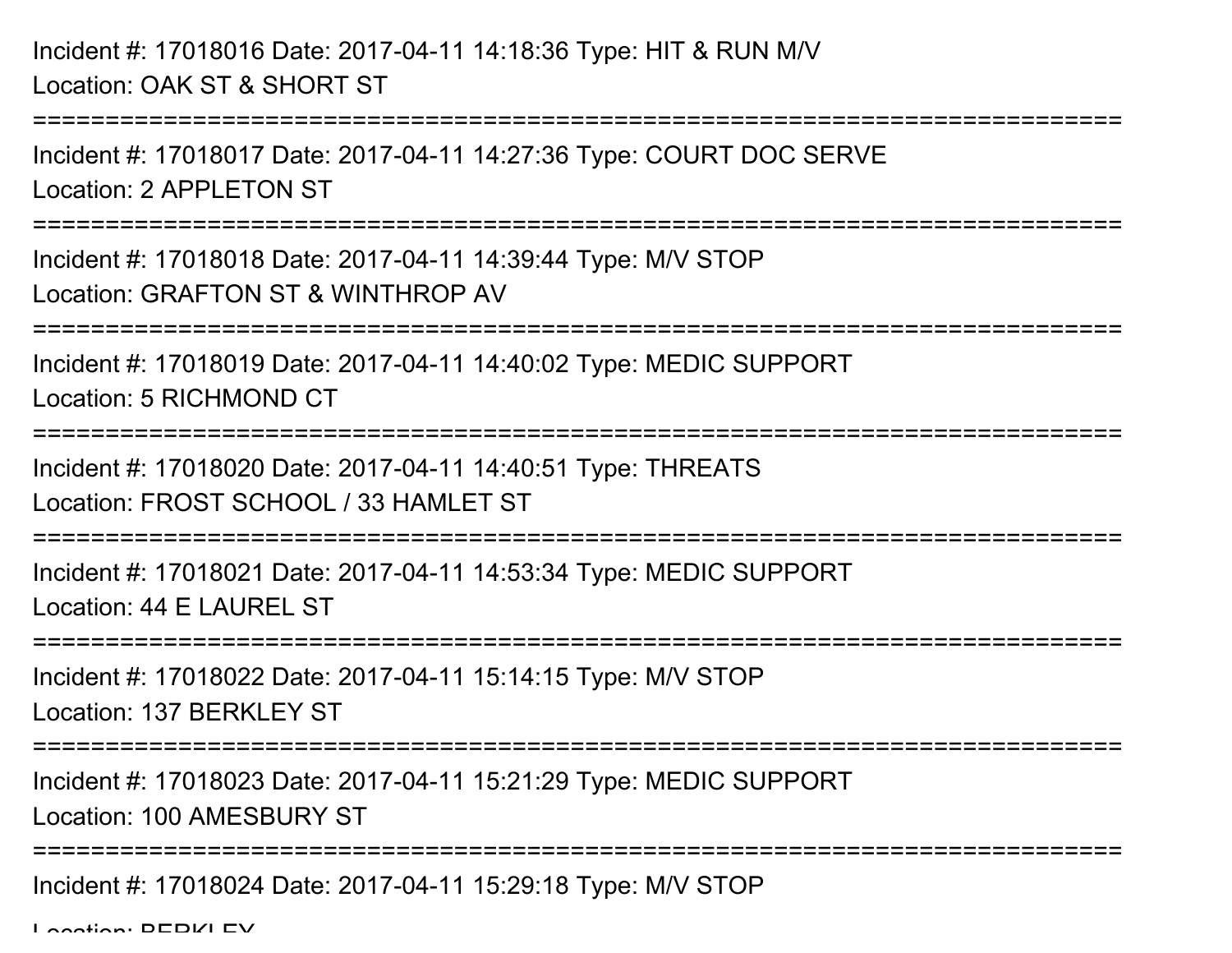Incident #: 17018025 Date: 2017-04-11 15:38:14 Type: HIT & RUN M/VLocation: OAK ST & SHORT ST

===========================================================================

===========================================================================

Incident #: 17018026 Date: 2017-04-11 15:47:09 Type: SUS PERS/MVLocation: 14 WELLS ST

===========================================================================

Incident #: 17018027 Date: 2017-04-11 15:52:08 Type: STOL/MV/PASLocation: 176 SANBORN ST

===========================================================================

Incident #: 17018028 Date: 2017-04-11 15:53:11 Type: ROBBERY PASTLocation: 52 HOWARD ST

===================

Incident #: 17018029 Date: 2017-04-11 16:03:41 Type: UNWANTEDGUESTLocation: 175 MAPLE ST

=========================

Incident #: 17018030 Date: 2017-04-11 16:11:18 Type: MV/BLOCKINGLocation: 260 SALEM ST

==================

Incident #: 17018031 Date: 2017-04-11 16:18:49 Type: A&B PASTLocation: MYRTLE ST & WILLOW ST

**===============** 

Incident #: 17018032 Date: 2017-04-11 16:25:53 Type: MISSING PERSLocation: 37 WILMOT ST

===========================================================================

Incident #: 17018033 Date: 2017-04-11 16:33:54 Type: DOMESTIC/PROG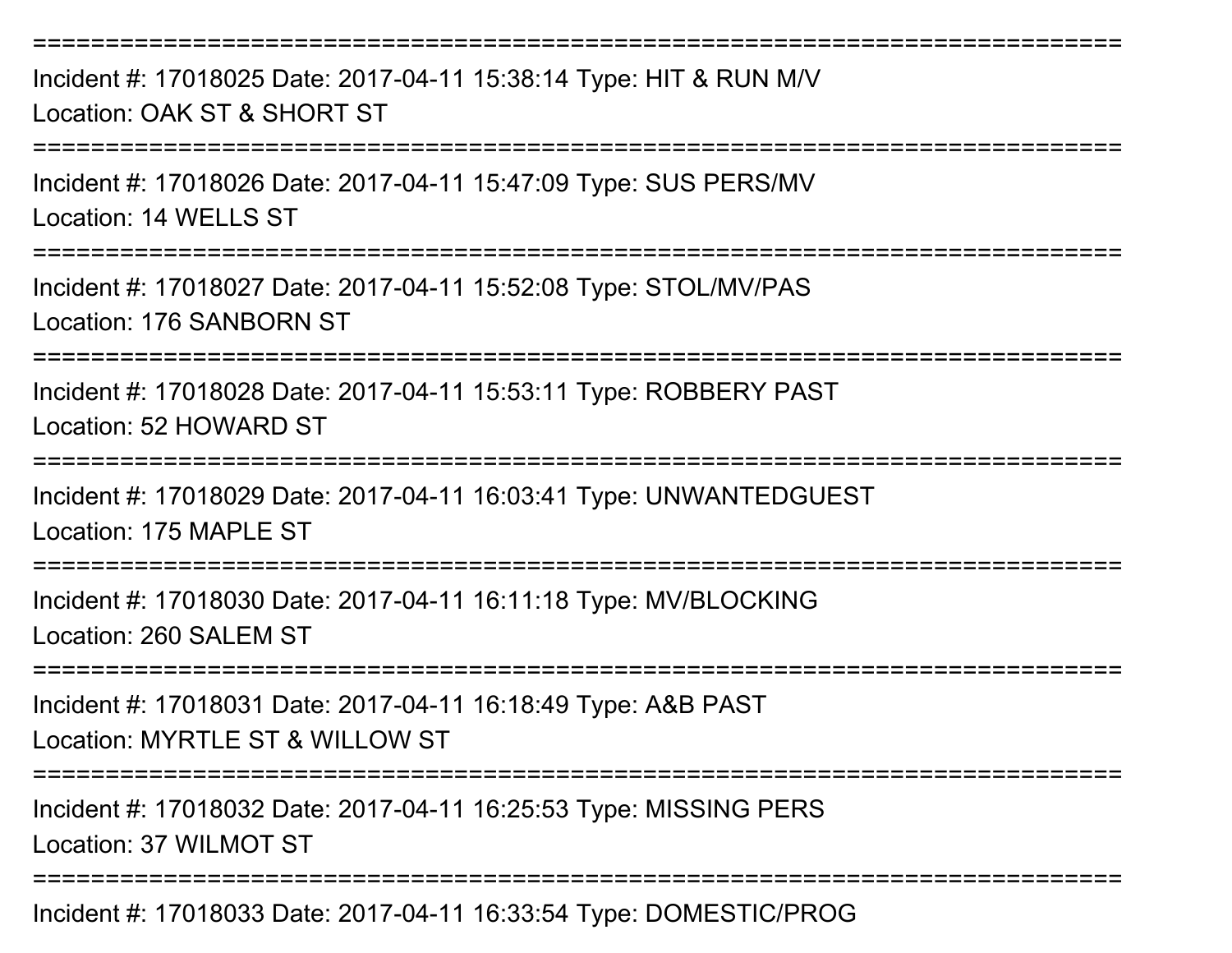Location: ARREST / 29 BUTLER ST

===========================================================================Incident #: 17018034 Date: 2017-04-11 16:49:01 Type: DISTURBANCELocation: BELKNAP ST & BIGFI OW ST ===========================================================================Incident #: 17018035 Date: 2017-04-11 17:03:26 Type: DRUG VIOLocation: ARREST X2 / BRUCE ST & THORNDIKE ST===========================================================================Incident #: 17018036 Date: 2017-04-11 17:14:05 Type: KEEP PEACELocation: 175 MAPLE ST===========================================================================Incident #: 17018037 Date: 2017-04-11 17:19:51 Type: VIO CITY ORDLocation: BIGELOW ST & CARLETON ST========================= Incident #: 17018038 Date: 2017-04-11 17:26:30 Type: INVEST CONTLocation: 102 F HAVERHILL ST ===========================================================================Incident #: 17018039 Date: 2017-04-11 17:32:49 Type: NOISE ORDLocation: SHAWSHEEN PARK / null===========================================================================Incident #: 17018040 Date: 2017-04-11 17:41:10 Type: TOW OF M/VLocation: 3 TOWS / 3 MERRIMACK VIEW CT===========================================================================Incident #: 17018041 Date: 2017-04-11 17:45:52 Type: SPECIAL CHECKLocation: CRONIN PARK / null

===========================================================================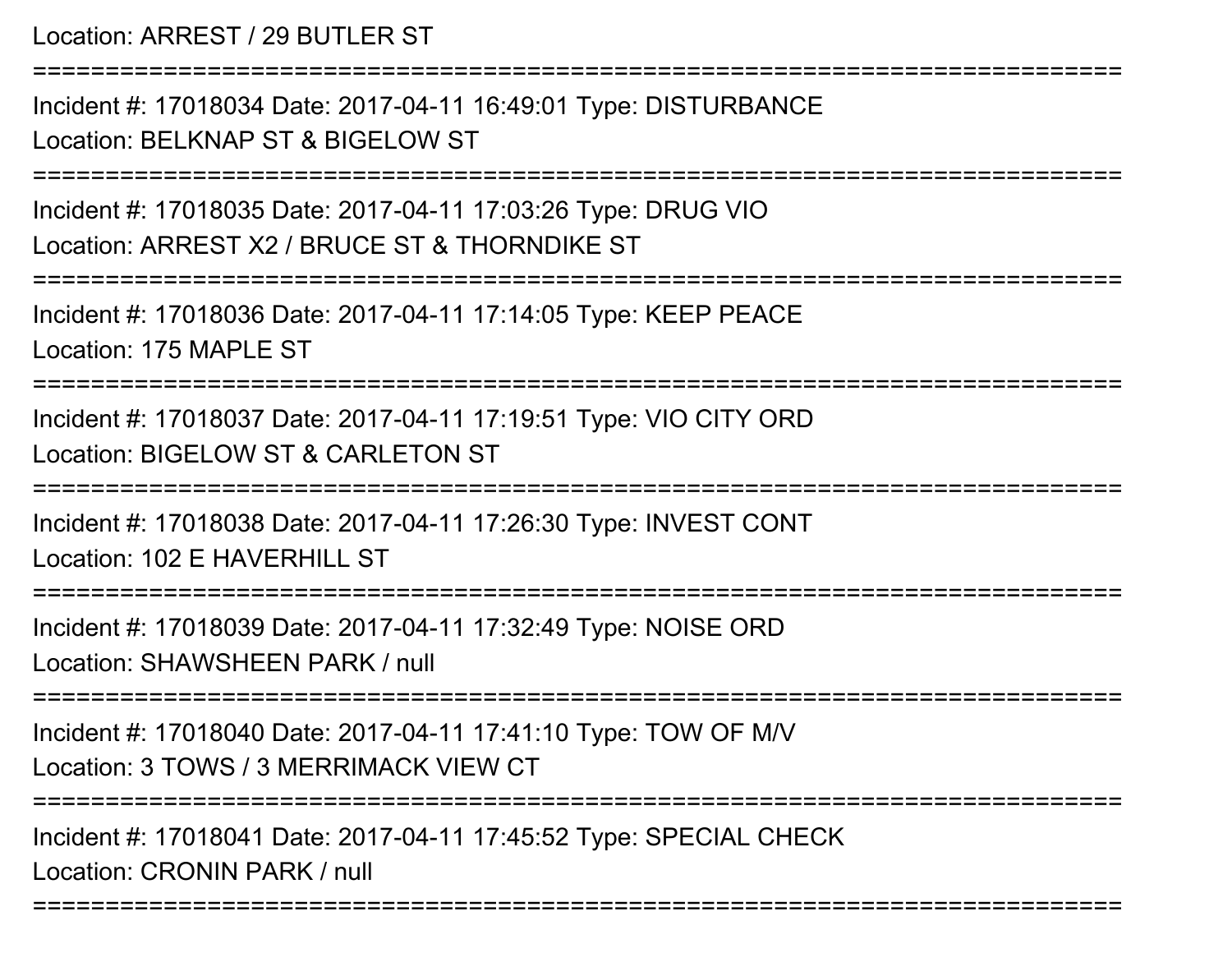Incident #: 17018043 Date: 2017-04-11 18:05:45 Type: SPECIAL CHECKLocation: CRONIN PARK / null

===========================================================================

===========================================================================

Incident #: 17018044 Date: 2017-04-11 18:13:18 Type: M/V STOPLocation: ALDER ST & BASSWOOD ST

===========================================================================

Incident #: 17018045 Date: 2017-04-11 18:23:39 Type: M/V STOPLocation: ERVING AV & JACKSON ST

===========================================================================

Incident #: 17018046 Date: 2017-04-11 18:24:10 Type: LOUD NOISELocation: 23 BOWDOIN ST

===========================================================================

Incident #: 17018048 Date: 2017-04-11 18:25:33 Type: DRUG VIOLocation: 133 BAILEY ST

===========================================================================

Incident #: 17018047 Date: 2017-04-11 18:25:42 Type: INVEST CONTLocation: 14 DOYLE ST

===========================================================================

Incident #: 17018049 Date: 2017-04-11 18:31:57 Type: M/V STOPLocation: 153 BERKELEY ST

===========================================================================

Incident #: 17018050 Date: 2017-04-11 18:46:20 Type: M/V STOPLocation: 405 MT VERNON ST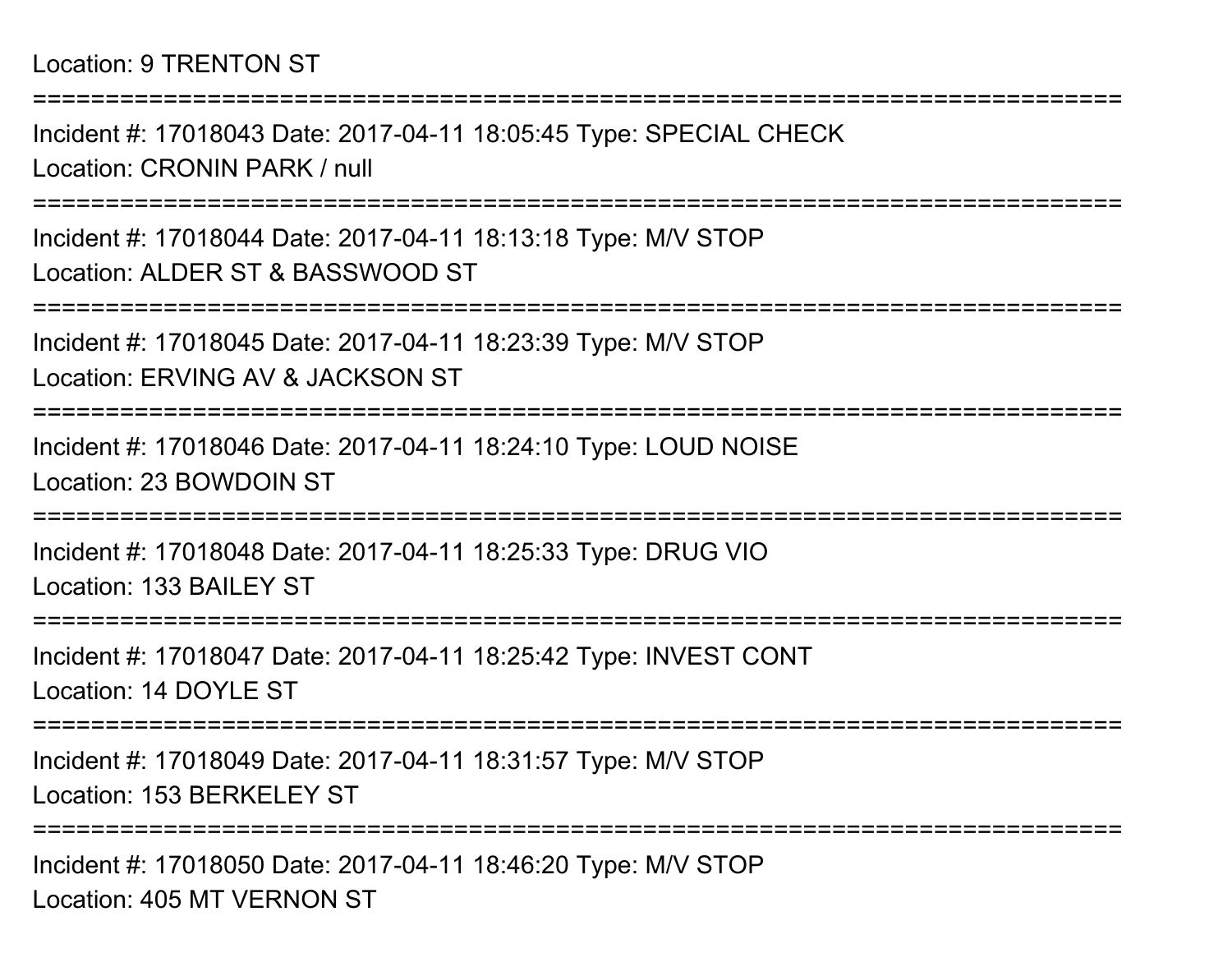Incident #: 17018051 Date: 2017-04-11 18:47:13 Type: GENERAL SERVLocation: 248 BROADWAY #218

===========================================================================Incident #: 17018052 Date: 2017-04-11 18:48:11 Type: DISTURBANCELocation: 169 LAWRENCE ST FL 3===========================================================================Incident #: 17018053 Date: 2017-04-11 18:52:15 Type: LOUD NOISELocation: 62 STEARNS AV===========================================================================Incident #: 17018054 Date: 2017-04-11 18:55:59 Type: LOUD NOISELocation: 21 F HAVERHILL ST **===============** Incident #: 17018055 Date: 2017-04-11 19:17:18 Type: SPECIAL CHECKLocation: CRONIN PARK / null===========================================================================Incident #: 17018056 Date: 2017-04-11 19:19:37 Type: ALARMSLocation: HENNESSEY SCHOOL / 122 HANCOCK ST===========================================================================Incident #: 17018057 Date: 2017-04-11 19:27:43 Type: TRESPASSINGLocation: 64 FLORAL ST ===========================================================================Incident #: 17018058 Date: 2017-04-11 19:43:46 Type: MV/BLOCKINGLocation: 33 FLORAL ST ===========================================================================Incident #: 17018059 Date: 2017-04-11 19:54:14 Type: DISORDERLY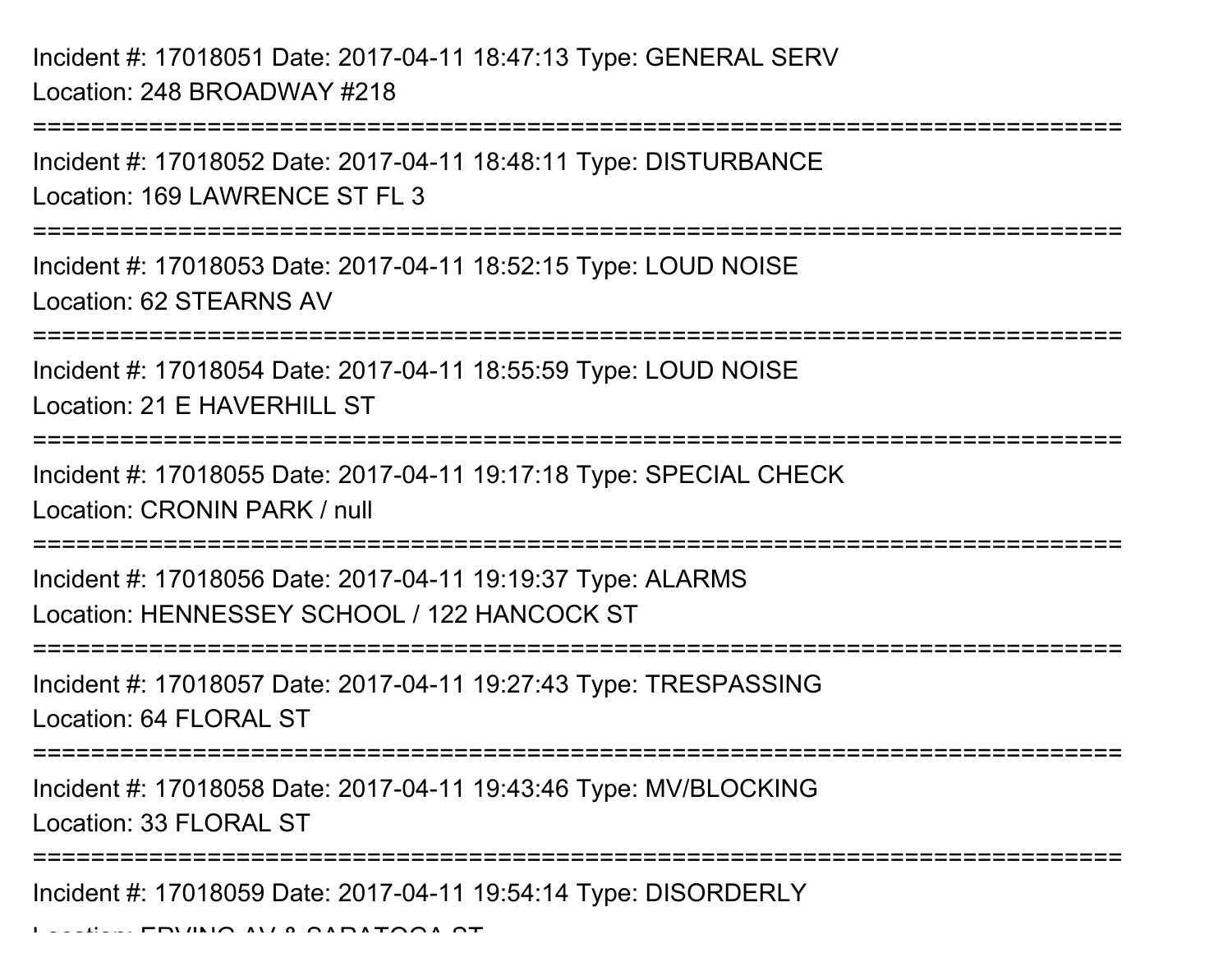===========================================================================

Incident #: 17018060 Date: 2017-04-11 19:56:43 Type: HIT & RUN M/VLocation: 101 PERRY AV

===========================================================================

Incident #: 17018061 Date: 2017-04-11 20:06:17 Type: DISTURBANCELocation: 22 SAXONIA AV

===========================================================================

Incident #: 17018062 Date: 2017-04-11 20:48:07 Type: M/V STOPLocation: LAWRENCE ST & LEXINGTON ST

===========================================================================

Incident #: 17018063 Date: 2017-04-11 20:58:00 Type: M/V STOPLocation: MERRIMACK ST & S BROADWAY

===========================================================================

Incident #: 17018064 Date: 2017-04-11 21:00:57 Type: M/V STOP

Location: 3 NEWTON ST

:=====================

Incident #: 17018065 Date: 2017-04-11 21:06:06 Type: M/V STOP

Location: S UNION ST & SALEM ST

===========================================================================

Incident #: 17018066 Date: 2017-04-11 21:06:32 Type: DRUG VIOLocation: 115 JACKSON ST

===========================================================================

===========================================================================

Incident #: 17018067 Date: 2017-04-11 21:14:47 Type: M/V STOP

Location: COMMON ST & LAWRENCE ST

Incident #: 17018068 Date: 2017 <sup>04</sup> 11 21:16:54 Type: M/V STOP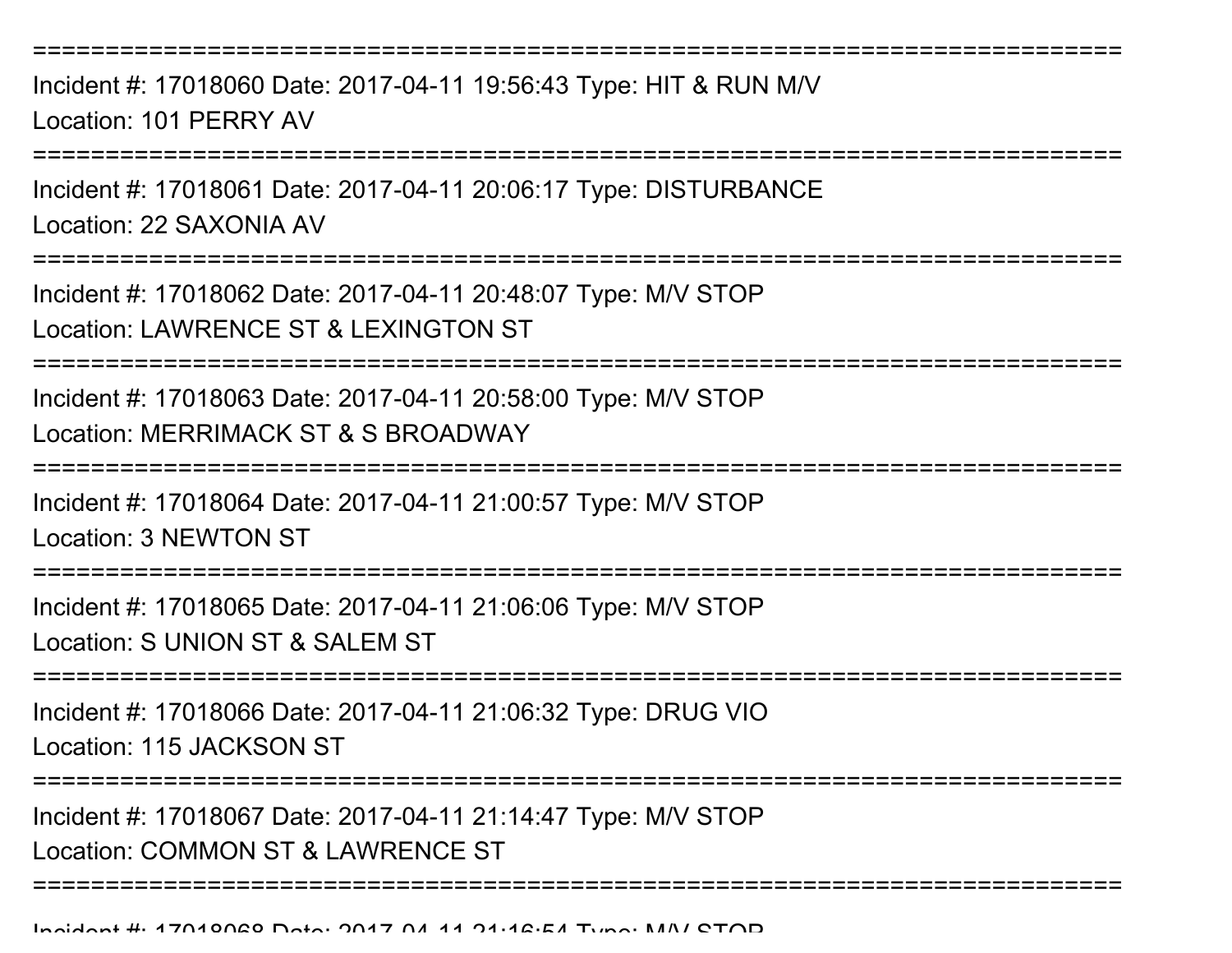Location: S UNION ST & SALEM ST

===========================================================================

Incident #: 17018069 Date: 2017-04-11 21:30:00 Type: M/V STOPLocation: ABBOTT ST & S UNION ST

===========================================================================

Incident #: 17018070 Date: 2017-04-11 21:31:28 Type: M/V STOPLocation: CANTON ST & PROSPECT ST

===========================================================================

Incident #: 17018071 Date: 2017-04-11 21:40:15 Type: SUS PERS/MVLocation: PARTHUM SCHOOL / 255 E HAVERHILL ST

===========================================================================

Incident #: 17018072 Date: 2017-04-11 21:45:49 Type: NOISE ORDLocation: HOWARD ST & STORROW ST

===========================================================================

Incident #: 17018073 Date: 2017-04-11 21:54:48 Type: MEDIC SUPPORTLocation: 20 JAMAICA ST

======================

Incident #: 17018074 Date: 2017-04-11 21:57:47 Type: MISSING PERSLocation: LAWRENCE ST & MAPLE ST

===========================================================================

Incident #: 17018075 Date: 2017-04-11 22:04:22 Type: LOUD NOISELocation: ABBOTT ST & OSGOOD ST

===========================================================================

===========================================================================

Incident #: 17018076 Date: 2017-04-11 22:14:24 Type: INVESTIGATIONLocation: 44 BERNARD AV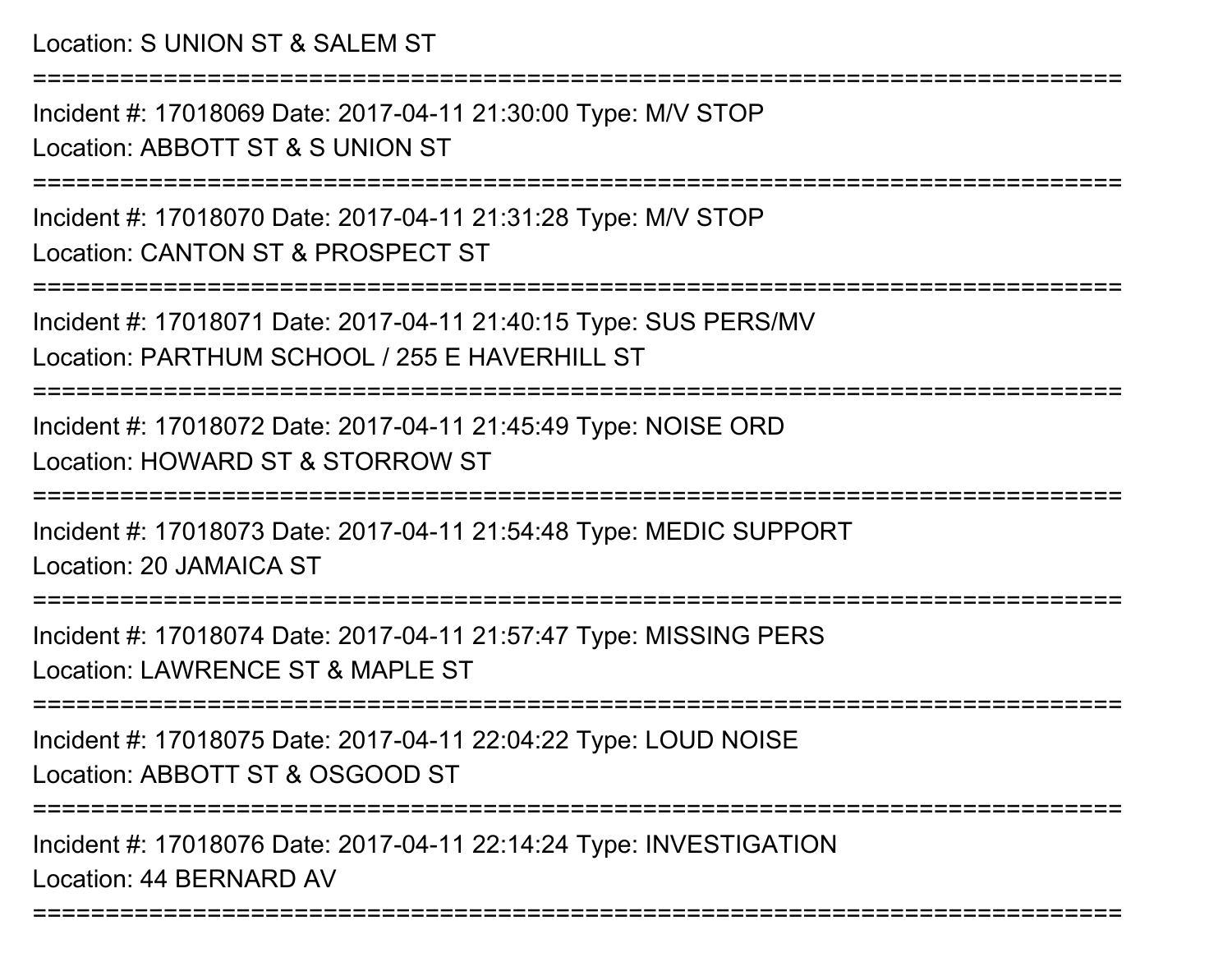Incident #: 17018078 Date: 2017-04-11 22:15:56 Type: LOUD NOISELocation: 24 TENNEY ST

===========================================================================

Incident #: 17018077 Date: 2017-04-11 22:16:01 Type: M/V STOPLocation: ERVING AV & LAWRENCE ST

===========================================================================

Incident #: 17018079 Date: 2017-04-11 22:17:42 Type: LOUD NOISELocation: 136 EXCHANGE ST

===========================================================================

Incident #: 17018080 Date: 2017-04-11 22:34:20 Type: SPECIAL CHECK

Location: CRONIN PARK / null

```
===========================================================================
```
Incident #: 17018081 Date: 2017-04-11 22:43:34 Type: INVEST CONTLocation: 52 HOWARD ST

===========================================================================

Incident #: 17018082 Date: 2017-04-11 22:45:31 Type: MISSING PERSLocation: HEWITTS PACKAGE STORE, INCORP / 109 LAWRENCE ST

===========================================================================

Incident #: 17018083 Date: 2017-04-11 22:48:15 Type: SUS PERS/MVLocation: BOLO...BOLO / MERRIMACK ST & S BROADWAY

===========================================================================

Incident #: 17018084 Date: 2017-04-11 22:57:43 Type: 911 HANG UPLocation: 141 FARNHAM ST

===========================================================================

Incident #: 17018085 Date: 2017-04-11 23:03:33 Type: LOUD NOISELocation: PLEASANT TER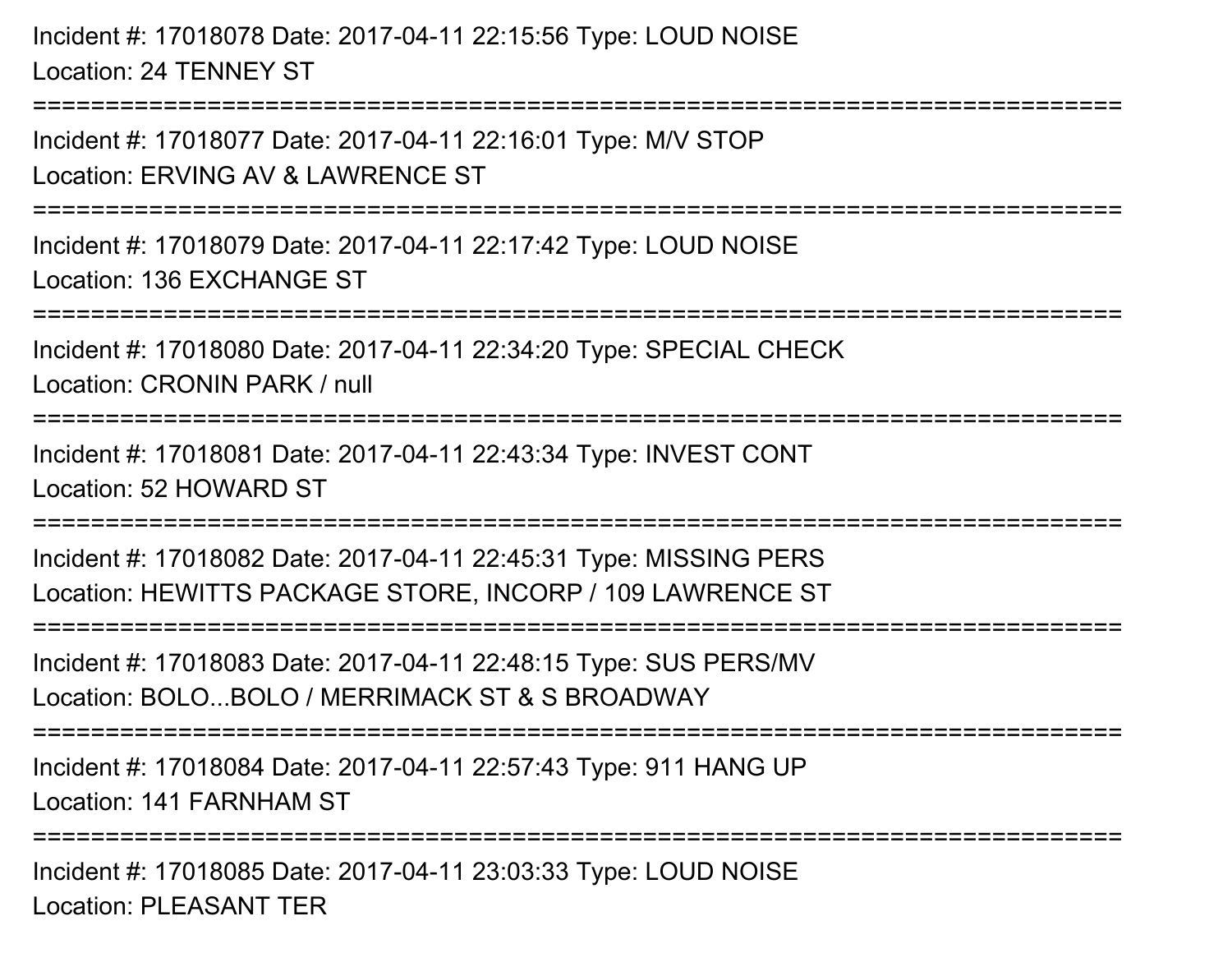Incident #: 17018086 Date: 2017-04-11 23:05:10 Type: LOUD NOISELocation: 18 LORENZO RD

 $\overline{a}$   $\overline{a}$   $\overline{a}$   $\overline{a}$   $\overline{a}$   $\overline{a}$   $\overline{a}$   $\overline{a}$   $\overline{a}$   $\overline{a}$   $\overline{a}$   $\overline{a}$   $\overline{a}$   $\overline{a}$   $\overline{a}$   $\overline{a}$   $\overline{a}$   $\overline{a}$   $\overline{a}$   $\overline{a}$   $\overline{a}$   $\overline{a}$   $\overline{a}$   $\overline{a}$   $\overline{$ 

 ===========================================================================Incident #: 17018087 Date: 2017-04-11 23:10:52 Type: LOUD NOISELocation: 75 TRENTON ST===========================================================================Incident #: 17018088 Date: 2017-04-11 23:13:47 Type: LOUD NOISELocation: 118 WALNUT ST===========================================================================Incident #: 17018089 Date: 2017-04-11 23:14:02 Type: AUTO ACC/PILocation: 17 SHORT ST===========================================================================Incident #: 17018090 Date: 2017-04-11 23:27:52 Type: DISTURBANCELocation: 77 SUNRAY ST===========================================================================Incident #: 17018091 Date: 2017-04-11 23:32:27 Type: LOUD NOISELocation: 24 INMAN ST===========================================================================Incident #: 17018092 Date: 2017-04-11 23:33:00 Type: SHOTS FIREDLocation: HANCOCK ST & SCHOOL ST===========================================================================Incident #: 17018093 Date: 2017-04-11 23:35:24 Type: SHOTS FIREDLocation: 3 W LOWELL ST===========================================================================Incident #: 17018094 Date: 2017-04-11 23:38:38 Type: MEDIC SUPPORT